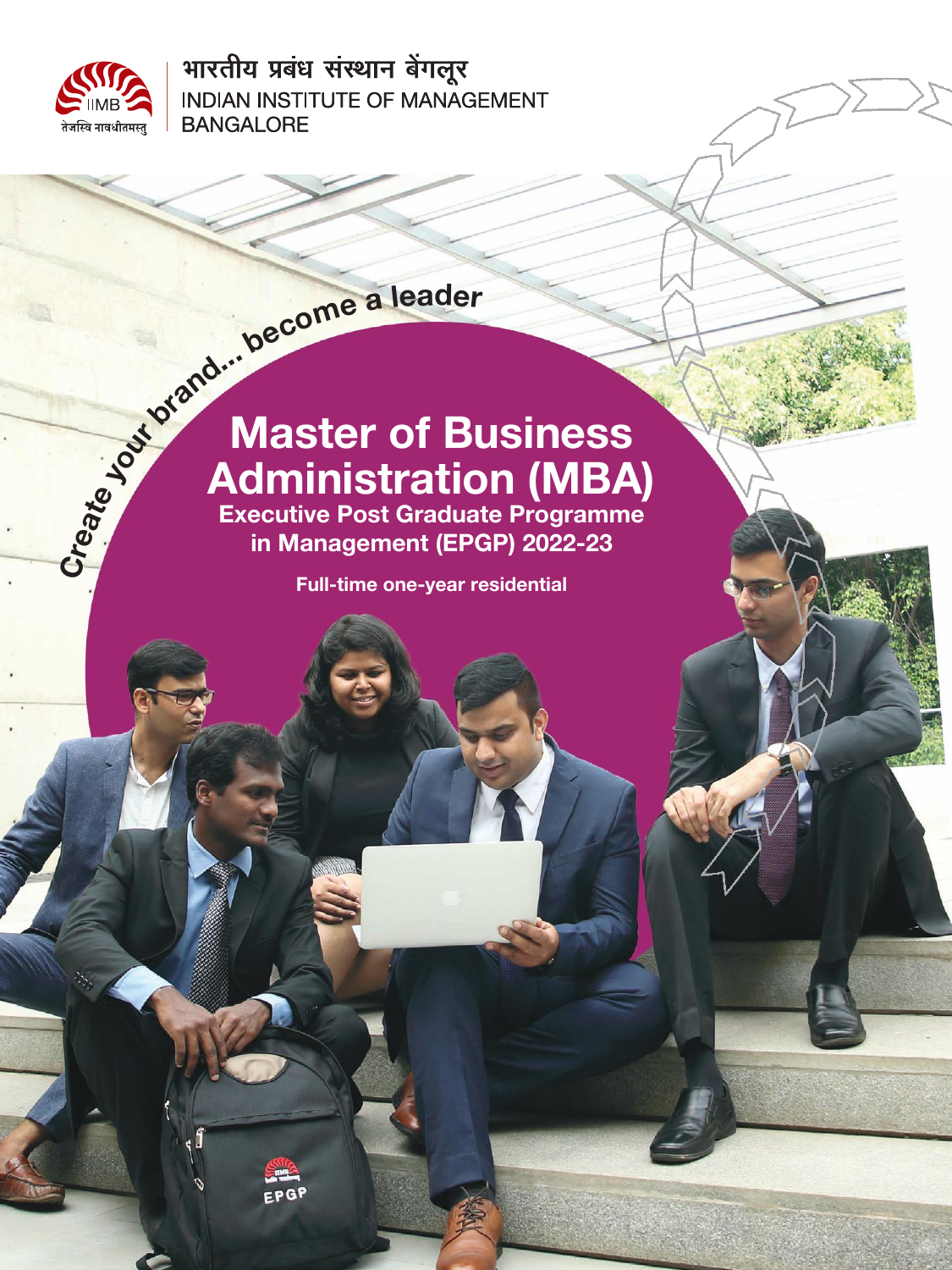# The ideal platform for your aspirations

## **Master of Business Administration (MBA) Executive Post Graduate Programme in Management (EPGP) 2022-23**

- Designed for experienced and talented professionals
- Cutting-edge curriculum
- Electives across programmes
- International immersion
- Comprehensive project
- Global Network partner school visit
- Access to IIMB's vibrant innovation and entrepreneurship hub – NSRCEL
- Full-time one-year residential
- Scholarships and loans

### **Class Profile EPGP 2021-22**



### **Sectors Represented by Students**

Banks/Financial Institutions | Engineering | IT Products | IT Services | Manufacturing | Oil/Energy/Petroleum

### **Fee Structure 2022-2023 (in INR)**

| <b>Programme charges</b>     |           |
|------------------------------|-----------|
| <b>Tuition Fee</b>           | 23,00,000 |
| Refundable deposit           | 20,000    |
| Total                        | 23,20,000 |
|                              |           |
| <b>Accommodation charges</b> |           |
| Shared                       | 1,50,000  |

The international immersion is a part of the programme and the indicative fee is INR 4,30,000/-. This is in addition to the tuition fee. The fee payable by the student towards international immersion will be worked out taking into account actual expenses incurred towards travel, accommodation, course fees and other expenses that may be incurred by IIMB in the delivery of the immersion programme.

Family 3,50,000



To be eligible to apply, you need to be a graduate in any discipline with a minimum of 50% marks or equivalent CGPA, a valid GMAT/GRE score and work experience of a minimum of five years after graduation as on March 31, 2022.

Reservation for SC/ST/NC-OBC/PwD/EWS candidates as per law.

#### For more details visit **www.iimb.ac.in/programmes/epgp**

| <b>Timelines</b>                   |                                                |                             |                             |  |  |  |  |  |
|------------------------------------|------------------------------------------------|-----------------------------|-----------------------------|--|--|--|--|--|
|                                    | Round-1                                        | Round-2                     | Round-3                     |  |  |  |  |  |
| <b>Application</b><br><b>Opens</b> | 21 June, 2021 23 Aug, 2021                     |                             | 11 Oct, 2021                |  |  |  |  |  |
| <b>Closes</b>                      | <b>Application</b> 21 Aug, 2021<br>5:00 PM IST | 09 Oct. 2021<br>5:00 PM IST | 10 Dec, 2021<br>5:00 PM IST |  |  |  |  |  |

### **Placement Process**



### **Past Recruiters**

A.T. Kearney | Accenture | Airtel | Amazon | Bain | Bajaj Auto | Bosch | Buhler | Dell | Deloitte | Ericsson | Flipkart | Ford | GE | Google | ICICI | Microsoft | PwC | SAB Miller | Samsung | Shell | Target Corporation | Toyota | Walmart Labs ....to name a few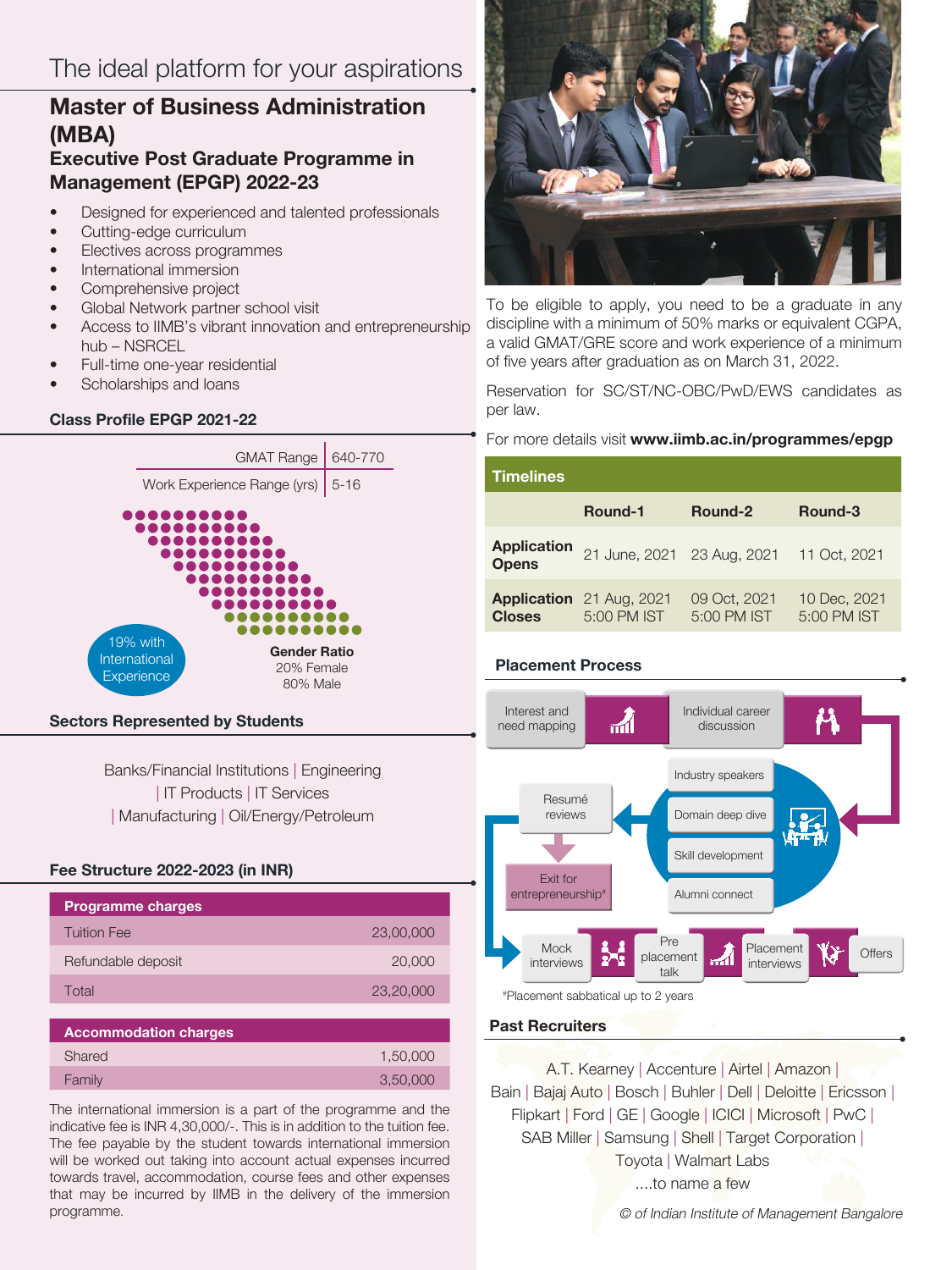# IIMB: A paradigm shift

Established in 1973, Indian Institute of Management Bangalore (IIMB) is widely acknowledged as one of the premier management institutes in India, with an international reputation for the quality of its post graduate and doctoral programmes.

IIMB is renowned for the excellence of its faculty who have studied and taught at some of the best management schools in India and abroad. Their research regularly appears in leading global publications and academic journals. They bring rich industry, consulting and academic experience to the classroom, creating a stimulating learning environment.

The IIMB campus, spread over close to 100 acres in south Bangalore has striking all-stone architecture, landscaped gardens and worldclass infrastructure. Its location in India's high technology capital puts it in close proximity to some of the leading corporations in the country, giving students the opportunity to integrate classroom knowledge with extensive industry interaction.

IIMB's distinctive feature is its strong focus on leadership and entrepreneurial skills that are necessary to succeed in today's dynamic business environment.

**VISION** To be a global, renowned academic institution fostering excellence in management, innovation and entrepreneurship for business, government and society

**NSRCEL, the startup and innovation hub** at IIMB has been helping early stage ventures since 2000. The ideas that NSRCEL supports have been across various stages, sectors, and scope. The startups benefit from the ecosystem of industry experts, mentors, researchers and academicians.



| <b>DEGREE GRANTING PROGRAMMES*</b> |                                                        |                                                                       |                                                                                         |                                                                           |                                                                       |  |
|------------------------------------|--------------------------------------------------------|-----------------------------------------------------------------------|-----------------------------------------------------------------------------------------|---------------------------------------------------------------------------|-----------------------------------------------------------------------|--|
| <b>Degree</b>                      | Doctor of<br><b>Philosophy</b><br>(Ph.D.)              | <b>Master of</b><br><b>Business</b><br><b>Administration</b><br>(MBA) | <b>Master of Business</b><br><b>Administration</b><br>(Business Analytics)<br>(MBA(BA)) | <b>Master of</b><br><b>Business</b><br><b>Administration</b><br>(MBA)     | <b>Master of</b><br><b>Business</b><br><b>Administration</b><br>(MBA) |  |
| <b>Duration</b>                    | $\sim$ five years                                      | Two-years<br>full-time                                                | Two-years<br>full-time                                                                  | One-year<br>full-time                                                     | Two-years<br>weekend                                                  |  |
| <b>Programme</b>                   | Doctor of<br>Philosophy (Ph.D.)                        | Post Graduate<br>Programme in<br>Management<br>(PGP)                  | Post Graduate<br>Programme in<br>Management<br>(PGP(BA))                                | <b>Executive Post</b><br>Graduate<br>Programme in<br>Management<br>(EPGP) | Post Graduate<br>Programme<br>in Enterprise<br>Management<br>(PGPEM)  |  |
| <b>Year started</b>                | 1976                                                   | 1973                                                                  | 2020                                                                                    | 2009                                                                      | 1998                                                                  |  |
| <b>Target profile</b>              | Research focused<br>individuals                        | No or limited work<br>experience                                      | No or limited work<br>experience                                                        | Mid-career &<br>senior executives                                         | Mid-career &<br>senior executives                                     |  |
| <b>Admission test</b>              | CAT/GMAT/GRE/<br>GATE/JRF (NET)/<br><b>IIMB</b> Test** | CAT/GMAT <sup>^</sup>                                                 | CAT/GMAT <sup>^</sup>                                                                   | <b>GMAT/GRE</b>                                                           | CAT/GMAT/<br><b>GRE/IIMB Test</b> <sup>^</sup>                        |  |

\* Programmes as on 7 July, 2021

^ Visit http://www.iimb.ac.in/ for details

\*\* Admission test for Ph.D. varies by specialization opted for, refer https://www.iimb.ac.in/programmes/doctoral-programme for details

Disclaimer: Indian Institute of Management Bangalore reserves the right to change the information provided in the brochure or on the website, including the terms of the programme and its fee. . Release date: 27 October, 2021